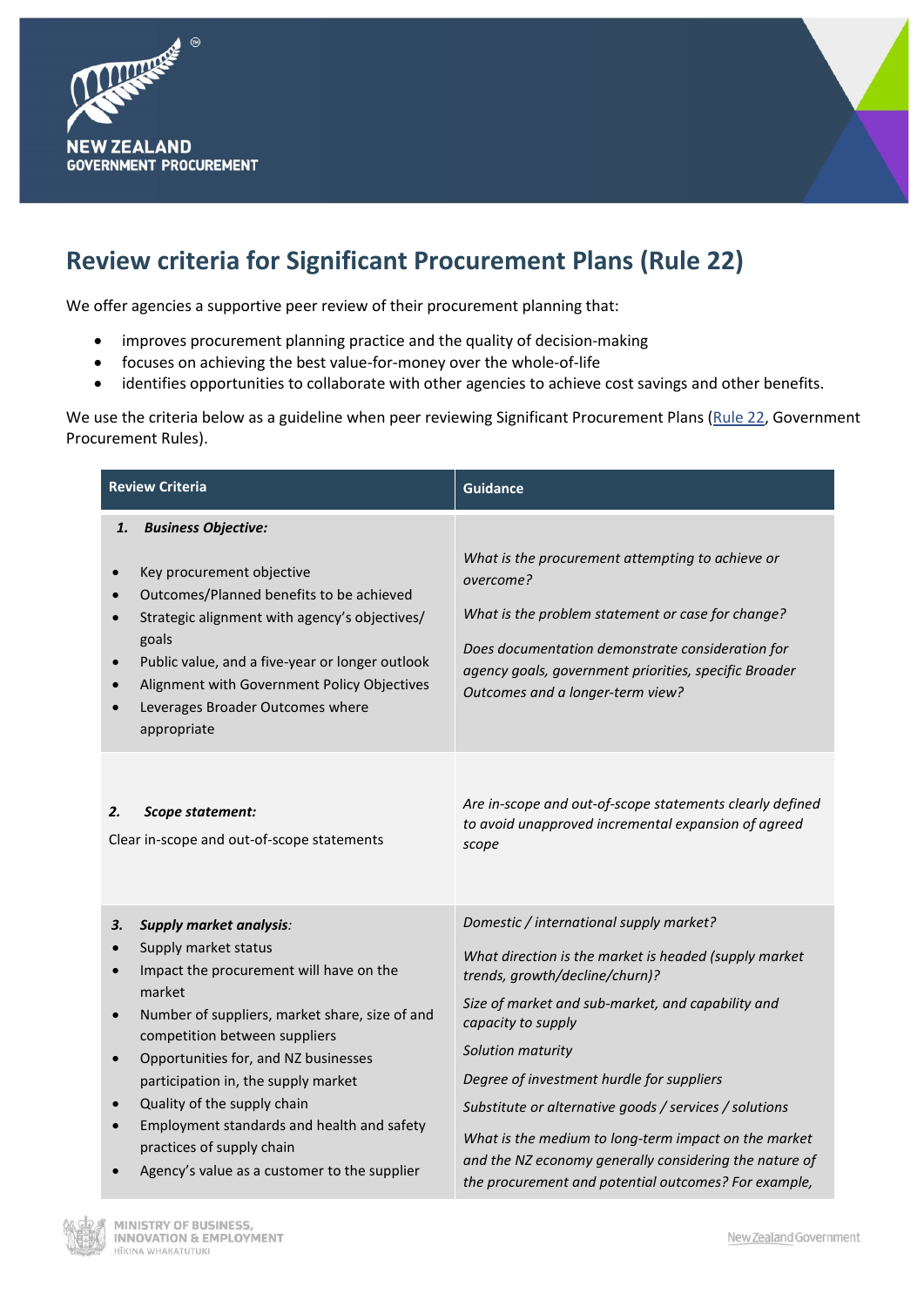

| <b>Review Criteria</b> | <b>Guidance</b>                                                                                                                                                                                                                                                                                    |
|------------------------|----------------------------------------------------------------------------------------------------------------------------------------------------------------------------------------------------------------------------------------------------------------------------------------------------|
|                        | will the initiative grow the NZ market for small-to-<br>medium enterprises (SMEs), or shrink future supply<br>options?                                                                                                                                                                             |
|                        | Will the proposed procurement approach impact the<br>market?                                                                                                                                                                                                                                       |
|                        | Has there been any communication with the relevant<br>industry sector/bodies where practical to identify current<br>practices/thinking in delivery of services?                                                                                                                                    |
|                        | How well can the supply chain deliver solutions (on<br>premise, hosted, private/public cloud service; degree of<br>customisation / redevelopment required; various service<br>delivery models available (agency service provider,<br>technology outsourcing, Business Process Outsourcing<br>etc.) |
|                        | Panel opportunities to widen market capacity or to<br>develop market capability                                                                                                                                                                                                                    |
|                        | <b>Supplier Preferencing Matrix</b>                                                                                                                                                                                                                                                                |
|                        | Have the impacts of the ricks on the procurament                                                                                                                                                                                                                                                   |

## *4. Risk assessment:*

- Has risk been assessed (technically, commercially, legally, financially and politically)?
- Risk analysis conducted to identify mitigation and/or minimising actions to reduce risk
- Are there any risks identified with implementation of the Broader Outcome initiatives?

*Have the impacts of the risks on the procurement process, and its outcomes been adequately assessed?* 

*What is the likelihood of the risks occurring? Do these change the approach? Do risks differ for procurement process vs implementation vs contract management? Impact on supply market?* 

*If ICT, consider also Cloud Information Security and Privacy requirements, and ICT System Assurance*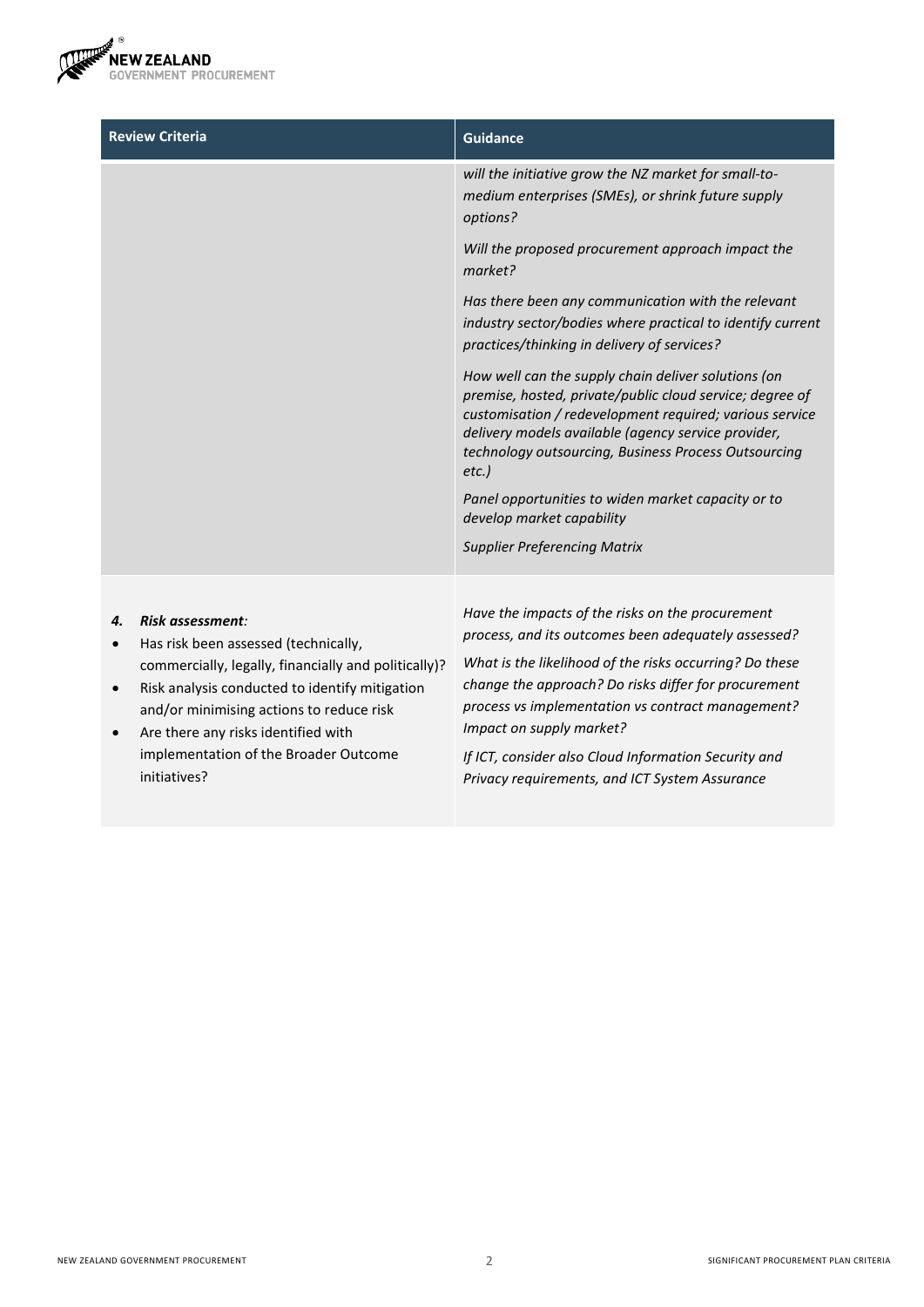

| <b>Review Criteria</b>                                                                                                                                                                                                                                                                                                                                       | <b>Guidance</b>                                                                                                                                                                                                                                                                                                                                                                                                                                                                                                                                                                                                                                                                                      |
|--------------------------------------------------------------------------------------------------------------------------------------------------------------------------------------------------------------------------------------------------------------------------------------------------------------------------------------------------------------|------------------------------------------------------------------------------------------------------------------------------------------------------------------------------------------------------------------------------------------------------------------------------------------------------------------------------------------------------------------------------------------------------------------------------------------------------------------------------------------------------------------------------------------------------------------------------------------------------------------------------------------------------------------------------------------------------|
| 5.<br><b>Demand analysis:</b><br>Current and forecasted spend on procurement<br>Has spend increased or reduced over the<br>duration of the contract?<br>Cost breakdown (e.g. implementation,<br>$\bullet$<br>purchase, holding, maintenance, delivery and<br>disposal)<br>Key cost drivers<br>Supply positioning matrix<br>Future direction regarding demand | Spend breakdown - By category; by supplier; by agency;<br>spend behaviour (e.g. BAU, one-off lump sum, project-<br>based etc.)<br>Cost breakdown - consider also implementation, upgrade<br>and licensing costs etc. over whole of life<br>What drives cost into the supply chain (for example,<br>unique IP (limited supply), distribution, length of supply<br>chain etc) and how does the procurement strategy<br>address this? Consider aspects such as implementation,<br>purchase, storage, delivery, disposal, and transition<br>What is the procurement position when considering the<br>risk and total dollar value?<br>Do the Spend and Cost analyses support the procurement<br>approach? |

## *6. Stakeholder engagement:*

- Stakeholder identification
- Communication plan with stakeholders (for example, using the RASCI model)
- **Governance**

*Identify other key stakeholders – for procurement process, implementation, and end users. Use of stakeholder power and influence matrix*

*Ensure supply market has access to GETS* 

*Ensure communications suit the target audience (especially SMEs, if relevant); consider "customer" stakeholders as well as immediate project stakeholders*

|    |                                                                               | Is there a clear indication of a preferred or intended<br>supply strategy or solution for this procurement? |
|----|-------------------------------------------------------------------------------|-------------------------------------------------------------------------------------------------------------|
| 7. | <b>Supply strategy/solution:</b>                                              | How does the supply strategy/solution support the                                                           |
|    | Proposed or preferred supply solution                                         | procurement objectives and leverage the supply market                                                       |
|    | (e.g. single national provider, multi-supplier by                             | and/or demand?                                                                                              |
|    | region, supply panel, etc.)<br>Justification for the supply strategy/solution | Have service delivery models been considered to include<br><b>Broader Outcomes where feasible?</b>          |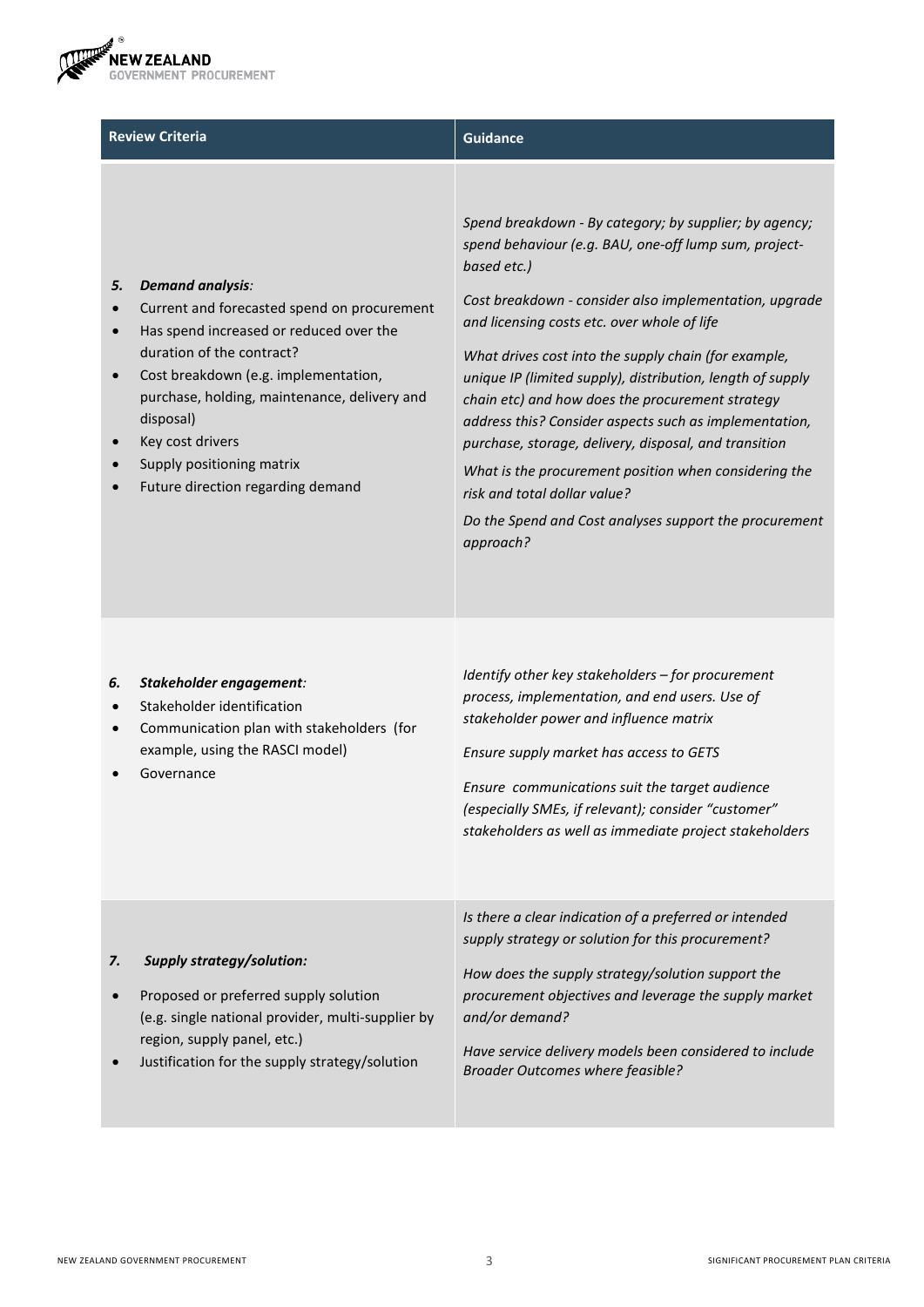

|                  | <b>Review Criteria</b>                                                                                                                                                                                                                                                                          | <b>Guidance</b>                                                                                                                                                                                                                                                                                                                                                                                                                                                                                                                                                                                                                                                                                                                                                                                                                                                                                                                                                                                                                                                                                                                                                                                                                                                                                                                                        |
|------------------|-------------------------------------------------------------------------------------------------------------------------------------------------------------------------------------------------------------------------------------------------------------------------------------------------|--------------------------------------------------------------------------------------------------------------------------------------------------------------------------------------------------------------------------------------------------------------------------------------------------------------------------------------------------------------------------------------------------------------------------------------------------------------------------------------------------------------------------------------------------------------------------------------------------------------------------------------------------------------------------------------------------------------------------------------------------------------------------------------------------------------------------------------------------------------------------------------------------------------------------------------------------------------------------------------------------------------------------------------------------------------------------------------------------------------------------------------------------------------------------------------------------------------------------------------------------------------------------------------------------------------------------------------------------------|
| 8.<br>$\bullet$  | Sourcing approach:<br>Sourcing approach needed to engage the<br>market (e.g. pre-tender market briefings, one-<br>step RFx)<br>Justification for this approach<br>Timeframes are practical for suppliers to<br>respond and meets the rules                                                      | Is the sourcing approach tailored to the risk, size and<br>nature of the procurement?<br>An indicative procurement timeline for each stage of the<br>procurement lifecycle is stated.<br>Timeframes indicated meet the Government Procurement<br>Rules, and will allow for meaningful responses from the<br>market                                                                                                                                                                                                                                                                                                                                                                                                                                                                                                                                                                                                                                                                                                                                                                                                                                                                                                                                                                                                                                     |
| 9.<br>$\bullet$  | <b>Evaluation criteria:</b><br>Evaluation methodology to be used<br>Quantitative and qualitative criteria used<br>(technical competence) and relative importance<br>of each criteria is identified<br>Evaluation team identified, including job title<br>and role in the evaluation (relevancy) | Is the evaluation approach suitable for this procurement?<br>If Broader Outcomes are to be leveraged is this reflected<br>in the evaluation criteria? For example a weighted<br>criteria for upskilling the construction workforce.                                                                                                                                                                                                                                                                                                                                                                                                                                                                                                                                                                                                                                                                                                                                                                                                                                                                                                                                                                                                                                                                                                                    |
| 10.<br>$\bullet$ | <b>Contractual Arrangements:</b><br>Termination and Transition provisions<br>Intended type of contractual arrangement to<br>be put in place with the new supplier<br>On-going contract, relationship and operational<br>management with the new supplier has been<br>considered                 | Is there consideration for how the agency will transition<br>out of any existing contract (which may include<br>collaborative agreements), and into the proposed<br>contract?<br>Is there consideration for termination arrangements<br>including upskilling/training, change management of<br>stakeholders, testing requirements etc.?<br>Is there any impact of early termination?<br>Will a Buyer's Guide or similar communications or<br>training be required and/or put in place for users?<br>What communications will be made to exiting suppliers,<br>new suppliers, and new users/stakeholders?<br>Outline the intended contract structure - term, secondary<br>procurement processes if a panel, termination aspects,<br>high level KPIs, legislative, regulatory or standards<br>requirements including health & safety etc.<br>Describe the proposed Governance structure<br>Consider additional aspects if relevant such as volume<br>tier pricing, whether the contract could be applicable to<br>other agencies and therefore a collaborative<br>procurement might be a possibility<br>If ICT, has consideration been given to the requirements<br>of the ICT System Assurance Framework and alignment<br>with the ICT Strategy and Action Plan?<br>If Broader Outcomes are to be leveraged does the<br>proposed contract reflect this? |